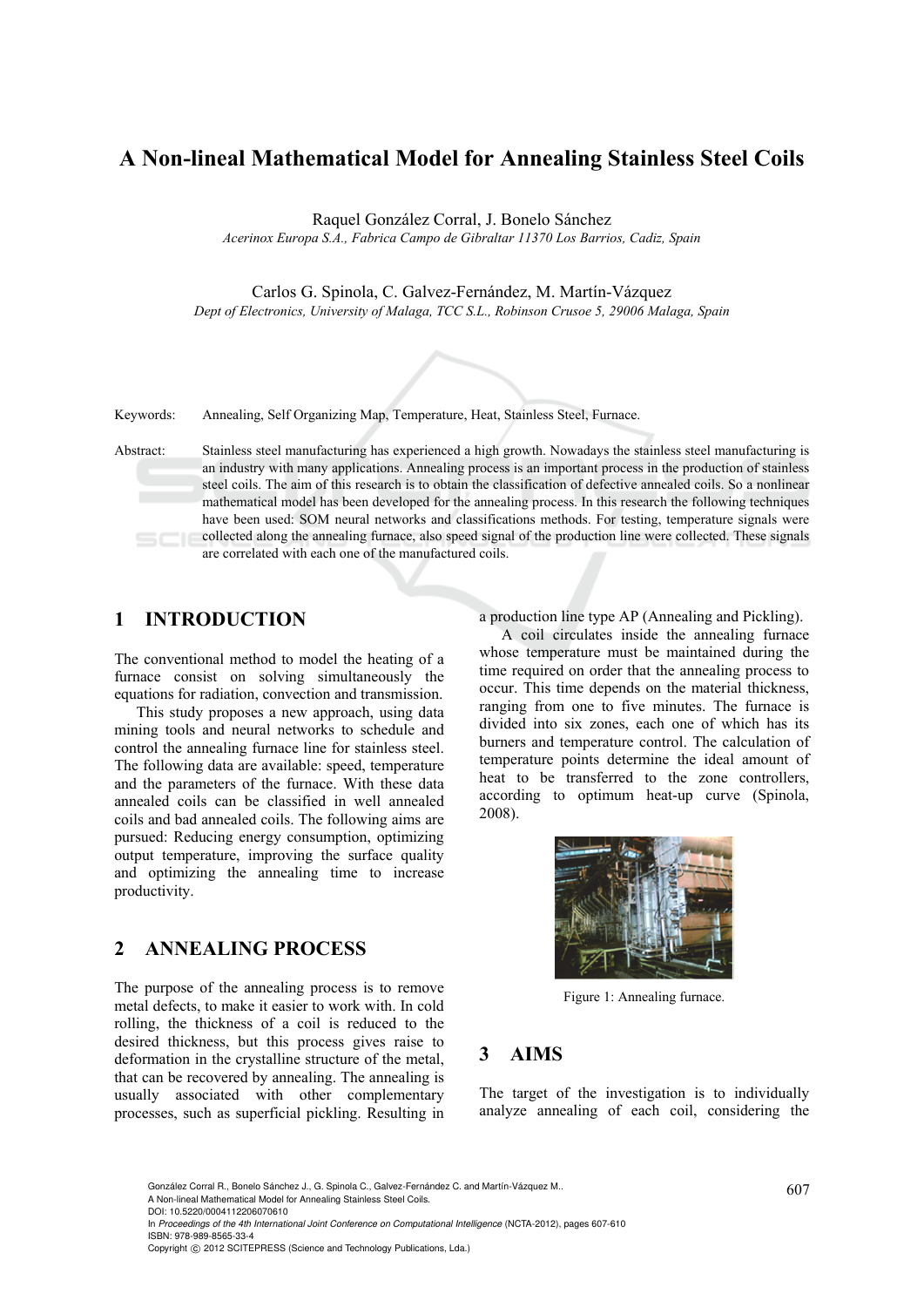passage of the coil in each zone of the furnace applying the model of heating of the annealing furnace explained in Par. 4. Control of the heating furnace is the calculation of heating points to be permanently transferred to each area of the furnace, with the aim of accomplishing the following: Attain a decrease in temperature as close as possible to the desired temperature, accommodation of operating conditions according to the ratio variations on the temperature of the furnace, minimize the consumption of energy by optimizing heating methods, classification of coils according to their behaviour in the oven and prediction of the furnace operating points based on initial conditions.

Data Mining tools and multivariate statistics are useful when there is a significant historical volume and good quality (Chapple, 2002). The thermal energy received by each of the coil while in the furnace can be calculated (Spinola, 2004). To do this, the temperatures applied to each coil in each area, top and bottom, are obtained from the data files where they have been continuously registered. The next step will be to rank the coils, depending on the energy received as "bad annealed" or "well annealed according to their characteristics, size and type of steel. With all of this a model of annealing will be made and a table of values of temperature and speed set points will be obtained. Studying coil population using ANN and classification to obtain an improved model it is possible to reduce annealing transition time between coils of different steel grades and dimensions, optimizing the thermal transitions of the different types of coils.

### **4 HOW TO OBTAIN THE ANNEALING VALUE**

In order to make easy the analysis and visualization of the annealing of a complete coil, the process consists in integrating the heat-up curve of all of the points of the heated material along the furnace and determines the temperature set points of the other points of the heated coil. To summarize heating information of each element we define the function Ann1(d) as the integral in Eq 1.

$$
4nn1(d) = \int_{t_{\perp}in}^{t_{\perp}out} f_1(T(t, x(t)))dt
$$
 (1)

Where d is the position of the coil element, *t in* and *t\_out* are the time when the coil element enters and exits the furnace and  $T(t,x(t))$  is the temperature at time t and position  $x(t)$  along the trajectory of the element inside the furnace.

Let Tr be the annealing temperature. Function f1 is 0 below Tr and it is equal to T above it, as the annealing is performed above this specific temperature. If the temperature is below this value, the coil is heated, but the grain structure is not recrystallized and the contribution to the Ann1 value is null. The physical dimension of Ann1(d) is temperature by time (ºC\* sec), and represents the amount of effective thermal energy received by the coil element d. But the function Ann1 depends deeply on the critical value Tr. Although only high temperatures recrystallize the stainless steel, possibly there is not such a key value and temperatures just below Tr also affect the metal. For this reason an alternative function, Ann2, was proposed.

It integrates function f2. We chose an interval Tm – Ta which should contain the critical value Tr. The function slope above Ta is m2 which should be 0 or slightly above. This formula has a different physical meaning. If we choose m2=0 and a coil element is heated inside the furnace with a constant temperature greater than  $Ta$ ,  $Ann2(x)$  will be the total time the element has been inside the furnace. The time the element is exposed to a temperature below Tm does not count at all, but the time the coil is heated with a temperature from Tm to Ta is proportionally counted. So, this function calculates the annealing compensated time an element stays in the furnace. If we choose m2>0, temperatures higher than Ta overcompensate the annealing time, as the annealing process speed and the temperature are related. The parameter m2 reflects that fact (Spinola, 2004).

$$
Ann2(d) = \int_{t_{\perp}in}^{t_{\perp}out} f_2(T(t, x(t)))dt
$$
 (2)

#### **5 TOOLS AND METHODS**

In order to classify the annealing of stainless steel coils, a kind of neural network, self-Organizing Maps (SOM) has been used. The software tools used to implement the Classification program are Matlab 7.0 and The Self-Organizing Map Program Pakage by Kohonen, that implements the techniques of neural networks we need (Kangas, 1997). The SOM consists of a two-dimensional lattice that contains a number of neurons (Kohonen, 1992).

The Gaussian function has been chosen as the neighbourhood function and the rectangular structure as the topology of the map as we can see in the figure 2. A prototype vector is associated with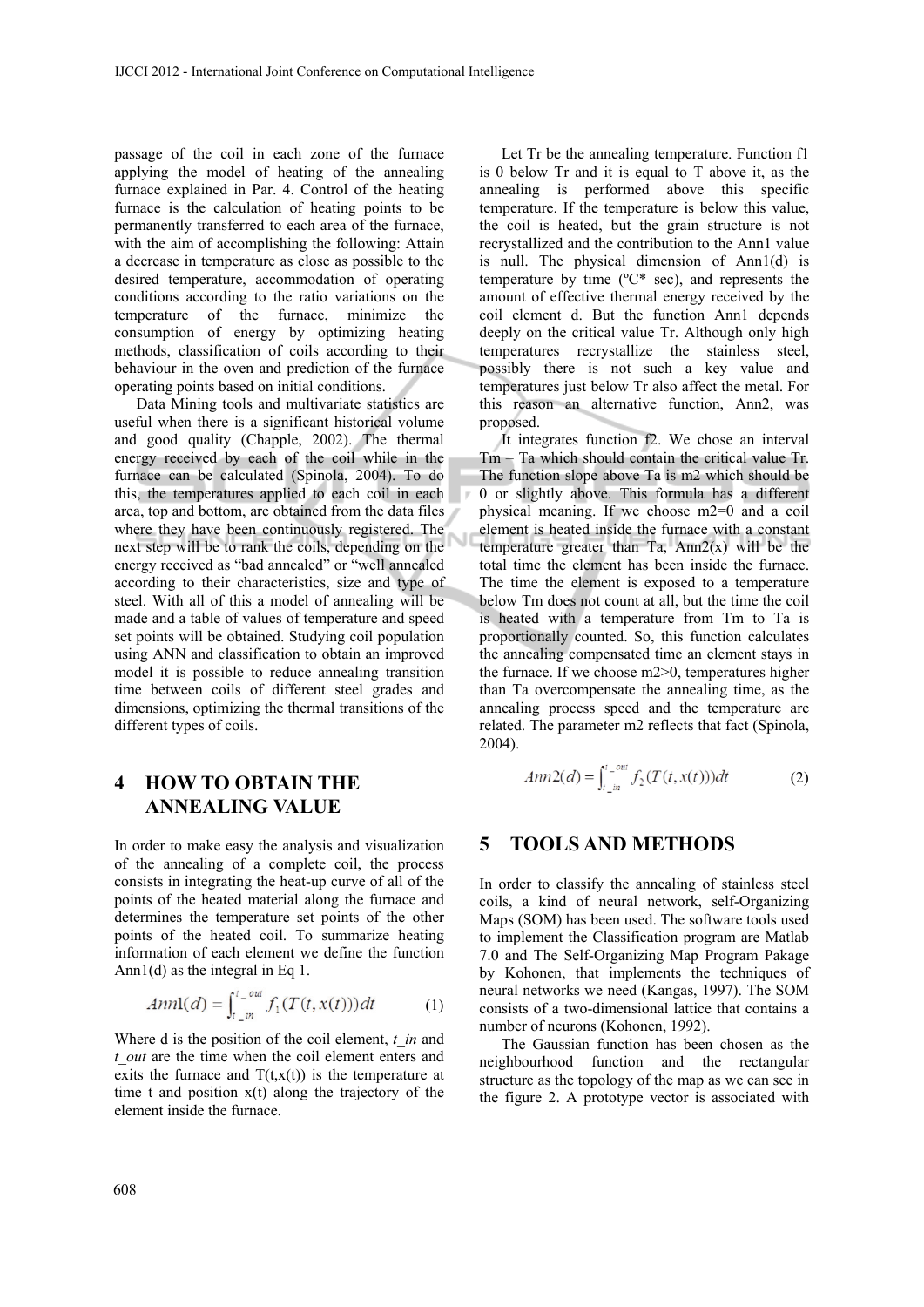each neuron.



For training and visualization purposes, the sample vectors are assigned to the most similar prototype vector, or best-matching unit (BMU), which means that input vectors which are relatively close in the input space should be mapped to units that are relatively close on the lattice. Once the map has been trained, it is ready for post-processing and evaluation. ENCE AND TECHI

In this study we have calculated the values of annealing temperatures and speeds of the coil points located every 10 meters and the average of these values for each coil.

The input vector has the main variables that take part in that annealing process. They are: annealing calculated with Rec 1 equation, annealing calculated with Rec2 equation, heating, top and bottom temperatures of six zones, steel band speed, length, wide and thickness. In that way, the vector is such as [Stainless\_steel\_type Rec1Sup Rec1Inf Rec2Sup Rec2Inf CalorSup CalorInf Output temperature Speed thickness Wide Length Z1Sup Z1Inf Z2Sup Z2Inf Z3Sup Z3Inf Z4Sup Z4Inf Z5Sup Z5Inf Z6Sup Z6Inf]. Due to the number and variety of data for each type of steel coils we have decided to use a few of them for training and the others for validation.

Scaling of variables is of special importance in the Toolbox. Typically, one would want the variables to be equally important.

 The number of units in each map is calculated using a heuristic formula determined by the SOM method. It is based on Map units=5\* dlen  $\textdegree$ 0.54321 \* k where dlen represents the number of vectors used in the training and  $k = 4$  because a 'big' map has been chosen. After the number of map units has been determined, in this map 168, the map size is fixed [17, 10]. Then the SOM is initialized by a linear initialization along two greatest eigenvectors tried. After initialization, the SOM is trained in two phases: first rough training and then fine-tuning.

#### **6 ANALYSIS OF RESULTS**

We have built and trained a SOM neural network, using real data coil measured in a production line in the Acerinox factory in Algeciras.

The U-matrix displays distances between neighboring map units, and shows the structure of a cluster map: high values of the U-matrix indicate a cluster border, uniform areas of low values indicate clusters themselves. Each component plane shows the values of one variable in each map unit.



The result of training is shown in Figure 4. This figure shows the matrix distances and projections of each variables of the input space. This type of network elements, called neurons, are arranged in a two-dimensional network, each of these elements will be calculated in the learning process of the network. They are representatives of different states of annealing, such as: excess, lack or correct annealing. The objective of this type of network is to determine relationships inherent in data according to their relationships. So, our objective is to visually determine relationships between the different variables of interest in our study.

In figure 4, we can see the homogeneity of the variables representing the temperature of the annealing furnace. The left top colour blue represents highest temperatures and corresponds to highest values of annealing and the thickness of the steel band. On the other hand, we also note that the width and length have no real connection to the others variables. Finally, the velocity tends to be higher in cases of lower annealing and lower in cases of higher annealing.

Two of the properties most of the measures of SOM Quality try to evaluate are vector projection, which is sometimes referred to as "topology preservation", and vector quantization. Technically, there is a trade off between these two, increasing projection quality usually decreases the projection properties. The Quantization Error (QE) is computed